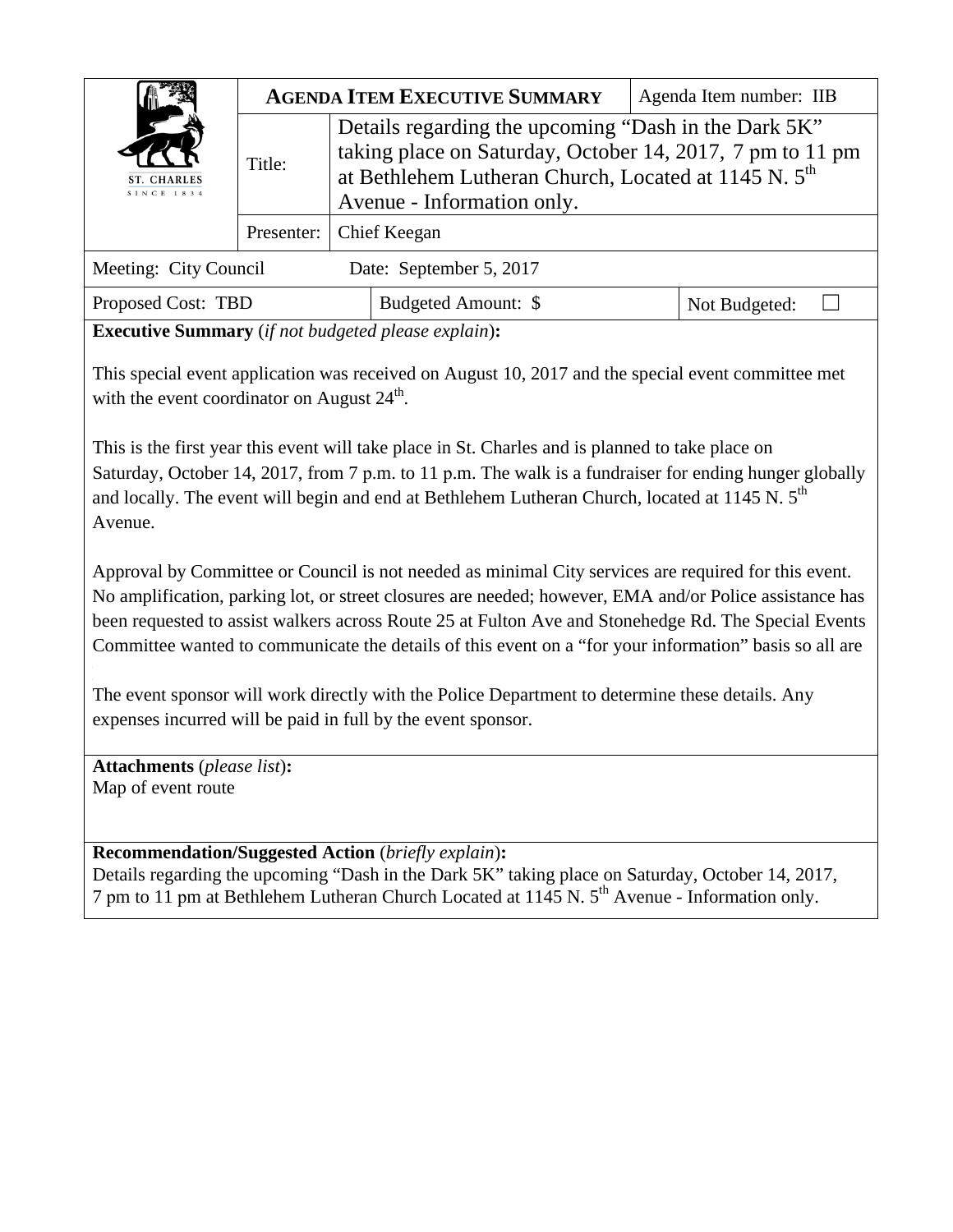

- 1 Begin at Bethlehem Lutheran Church 1145 N 5th Ave
- 2 South on N 3rd Ave
- 3 East on Fulton Ave Crossing N 5th Ave/Rt 25
- 4 East thru Delnor Woods Park Exiting on Eastern edge
- 5 East on Wing Ave
- 6 North on Persimmon Dr
- 7 West on Crabapple Ln 8 South on Persimmon Dr
- 9 West on Stonehedge Rd Crossing N 5th Ave/Rt 25
- 10 North on N 5th Ave
- 11 West on Johnor Ave
- 12 South on N 3rd Ave Returning to Bethlehem Lutheran Church